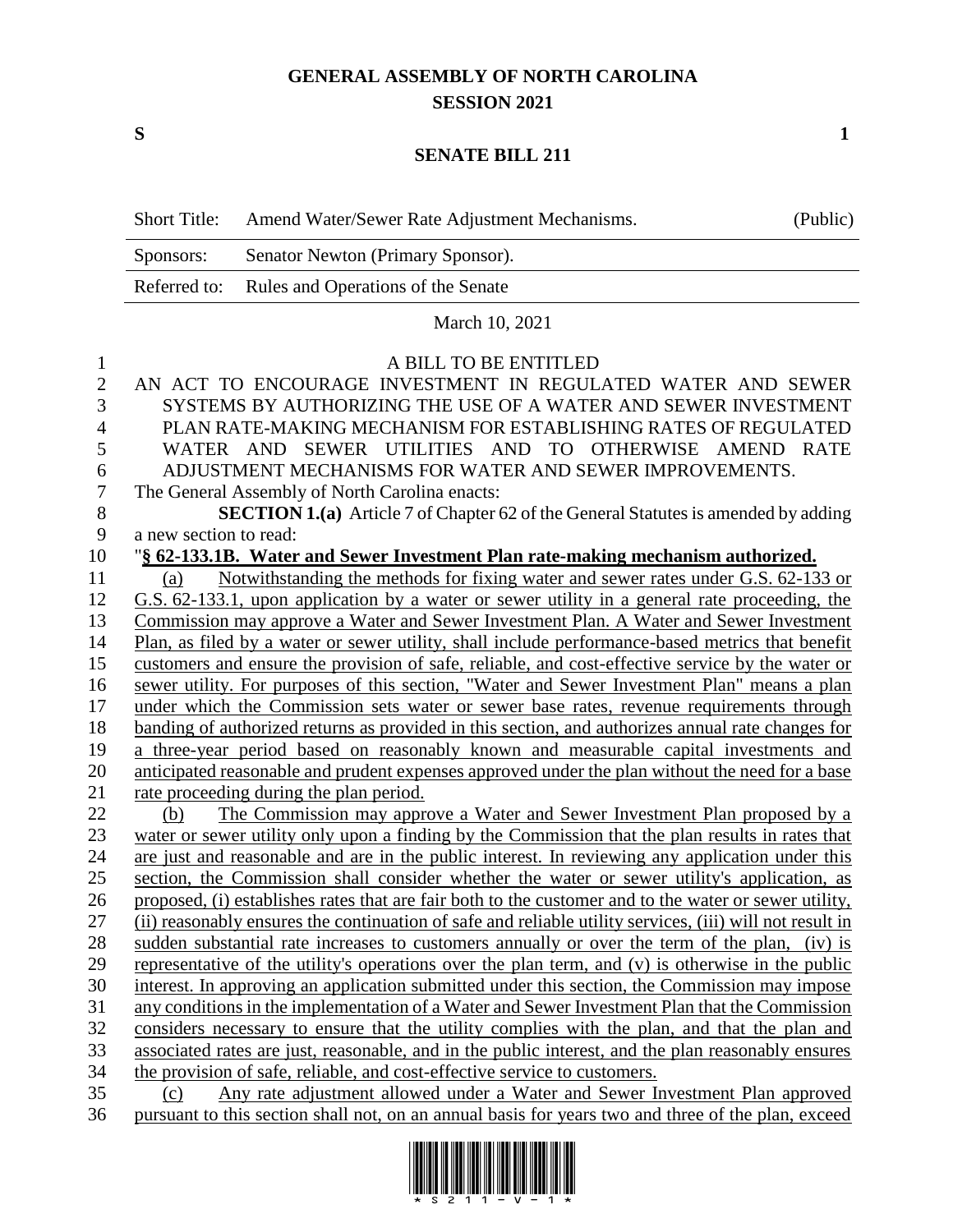## **General Assembly Of North Carolina Session 2021**

 five percent (5%) of the utility's North Carolina retail jurisdictional gross revenues for the preceding plan year. Upon a petition to the Commission, the Commission may consider the addition of unplanned emergency capital investments that must be undertaken during a plan term to address risk of noncompliance with primary drinking water or effluent standards, or to mitigate cyber or physical security risks, even if such expenditures would cause the above-referenced cap to be exceeded. (d) Any rate adjustment mechanism authorized pursuant to G.S. 62-133.12 or G.S. 62-133.12A shall be discontinued during the term of any Water and Sewer Investment Plan. The utility may file for a rate adjustment mechanism authorized pursuant to G.S. 62-133.12, which shall not become effective before the end of the Water and Sewer Investment Plan. No capital improvements recovered through a Water and Sewer Investment Plan may be included for recovery in a rate adjustment mechanism authorized pursuant to G.S. 62-133.12. (e) The Commission shall, after notice and an opportunity for interested parties to be heard, issue an order ruling on the water or sewer utility's request to adjust base rates under G.S. 62-133, denying or approving, with or without modifications, a water or sewer utility's proposed Water and Sewer Investment Plan. An approved plan shall be effective no later than the end of the maximum suspension period pursuant to G.S. 62-134(b). (f) At any time, for good cause shown and after an opportunity for hearing, the Commission may modify or terminate an approved Water and Sewer Investment Plan if modification or termination is determined to be in the public interest. (g) The Commission shall establish banding of authorized returns on equity for Water and Sewer Investment Plans approved pursuant to this section. For purposes of this section, "banding of authorized returns" means a rate mechanism under which the Commission sets an authorized return on equity for a water or sewer utility that acts as a midpoint and then applies a low- and high-end range of returns to that midpoint under which a water or sewer utility will not overearn if within the high-end range and will not underearn if within the low-end range. Any banding of the water or sewer utility's authorized return shall not exceed 100 basis points above or below the midpoint. (1) If a water or sewer utility exceeds the high-end range of the band that is approved by the Commission, the water or sewer utility shall refund or credit earnings above that high-end range to customers in a manner to be prescribed by rules adopted by the Commission pursuant to subsection (i) of this section. (2) If a water or sewer utility falls below the low-end range of the band that is approved by the Commission, the utility may file a general rate case. (h) The Commission shall annually review a water or sewer utility's earnings to ensure the utility is not earning in excess of its allowable return on equity for reasonable and prudent costs to provide service. For purposes of measuring a water or sewer utility's earnings under any mechanisms, plans, or settlements approved under this section, the utility shall make an annual filing that sets forth the utility's earned return on equity for the prior 12-month period. (i) The Commission shall adopt rules to implement the requirements of this section, including rules to: (1) Establish procedures for filing a Water and Sewer Investment Plan under this section. (2) Require reporting on an annual basis of performance-based metrics and evaluation of those metrics' results to ensure the utility continues to perform in a safe, reliable, and cost-effective manner. (3) Develop banding of authorized returns. In setting a midpoint authorized rate of return on equity for banding of authorized returns pursuant to this section, the Commission may consider any decreased or increased risk to a water or sewer utility that may result from having an approved Water and Sewer Investment Plan.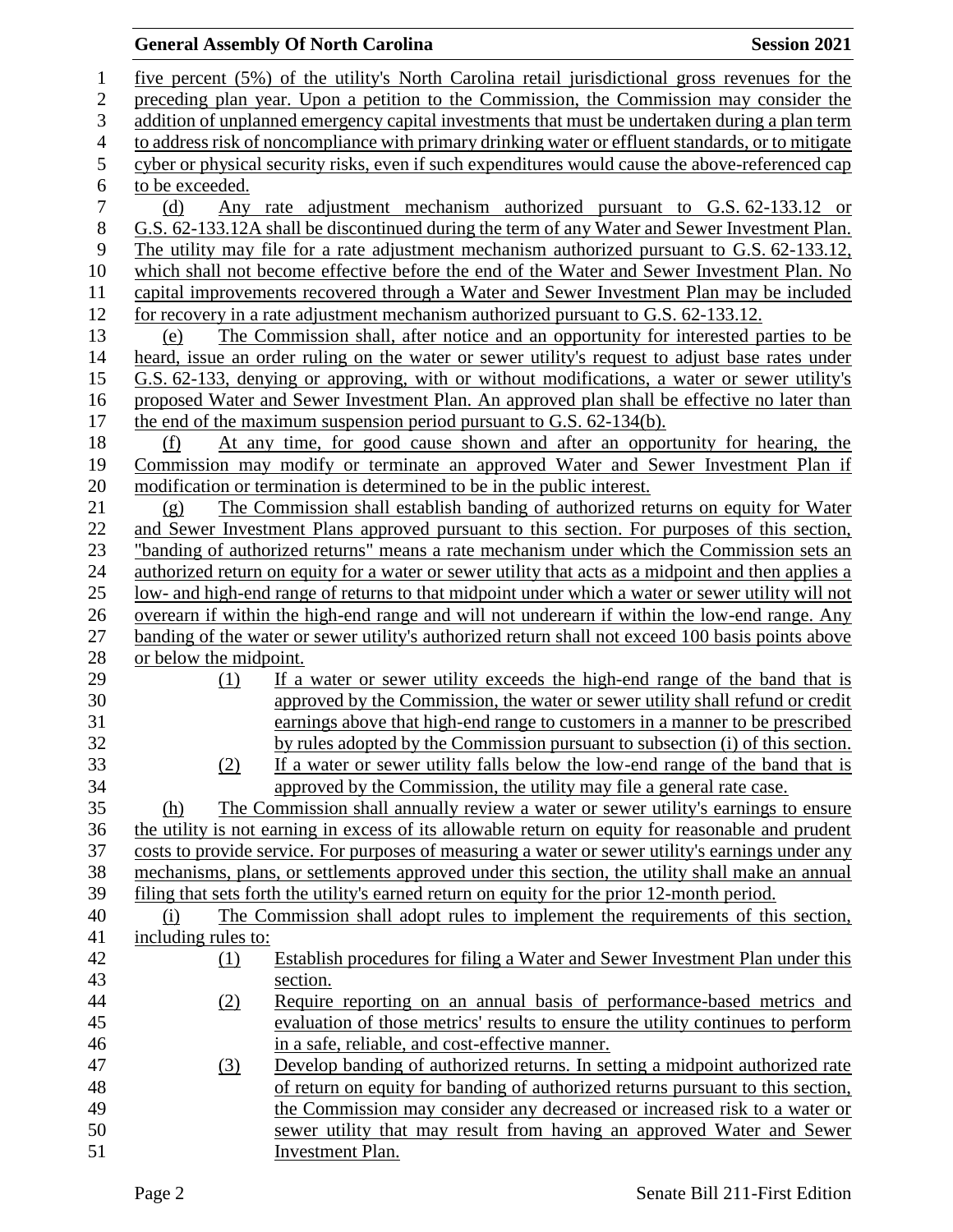|            | <b>General Assembly Of North Carolina</b>                                                                                                     | <b>Session 2021</b> |
|------------|-----------------------------------------------------------------------------------------------------------------------------------------------|---------------------|
| (4)        | Establish a procedure for the water or sewer utility to annually refund or credit                                                             |                     |
|            | to customers excess earnings above the high end of the authorized band of                                                                     |                     |
|            | returns.                                                                                                                                      |                     |
| (5)        | Establish a methodology to annually review the costs subject to the adjustment                                                                |                     |
|            | mechanism, including the opportunity for public hearings."                                                                                    |                     |
|            | <b>SECTION 1.(b)</b> G.S. 62-133.1 reads as rewritten:                                                                                        |                     |
|            | "§ 62-133.1. Small water and sewer utility rates.                                                                                             |                     |
| (a)        | In fixing the rates for any water or sewer utility, the Commission may fix such rates                                                         |                     |
|            | on the ratio of the operating expenses to the operating revenues, such ratio to be determined by                                              |                     |
|            | the Commission, unless the utility requests that such rates be fixed under $G.S. 62-133(b)$ .                                                 |                     |
|            | G.S. 62-133(b) or G.S. 62-133.1B. Nothing in this subsection shall be held to extinguish any                                                  |                     |
|            | remedy or right not inconsistent herewith. This subsection shall be in addition to other provisions                                           |                     |
|            | of this Chapter which relate to public utilities generally, except that in cases of conflict between                                          |                     |
|            | such other provisions, this section shall prevail for water and sewer utilities.                                                              |                     |
| $\ldots$ " |                                                                                                                                               |                     |
|            | <b>SECTION 1.(c)</b> The Commission shall adopt rules as required by G.S. 62-133.1B(i),                                                       |                     |
|            | as enacted by Section 1(a) of this act, no later than 120 days after the date this act becomes law.                                           |                     |
|            | <b>SECTION 2.</b> G.S. 62-133.12 reads as rewritten:                                                                                          |                     |
|            | "§ 62-133.12. Rate adjustment mechanism based on investment in repair, improvement,                                                           |                     |
|            | and replacement of water and sewer facilities.                                                                                                |                     |
| (a)        | The Commission may approve a rate adjustment mechanism in a general rate                                                                      |                     |
|            | proceeding pursuant to G.S. 62-133 to allow a water or sewer public utility to recover through a                                              |                     |
|            | system improvement charge the incremental depreciation expense and capital costs associated                                                   |                     |
|            | with the utility's reasonable and prudently incurred investment in eligible water and sewer system                                            |                     |
|            | improvements. The Commission shall approve a rate adjustment mechanism authorized by this                                                     |                     |
|            | section only upon a finding that the mechanism is in the public interest. The frequency and                                                   |                     |
|            | manner of rate adjustments under the mechanism shall be as prescribed by the Commission.                                                      |                     |
| (b)        | For purposes of this section, "eligible water system improvements" or "eligible sewer"                                                        |                     |
|            | system improvements" shall include only those improvements found necessary by the                                                             |                     |
|            | Commission to enable the water or sewer utility to provide safe, reliable, and efficient service in                                           |                     |
| (c)        | accordance with applicable water quality and effluent standards.<br>For purposes of this section, "eligible water system improvements" means: |                     |
| (1)        | Distribution system mains, valves, utility service lines (including meter boxes                                                               |                     |
|            | and appurtenances), meters, and hydrants-hydrants, hydro tanks, and pumping                                                                   |                     |
|            | equipment installed as in-kind-replacements.                                                                                                  |                     |
| (2)        | Main extensions installed to eliminate dead ends and to implement solutions                                                                   |                     |
|            | to regional water supply in order to comply with primary and, upon specific                                                                   |                     |
|            | Commission approval, secondary drinking water standards.                                                                                      |                     |
| (3)        | Equipment and infrastructure installed to comply with primary drinking water                                                                  |                     |
|            | standards.                                                                                                                                    |                     |
| (4)        | Equipment and infrastructure installed at the direction of the Commission to                                                                  |                     |
|            | comply with secondary drinking water standards standards or other health or                                                                   |                     |
|            | environmental standards established by federal, State, or local governments.                                                                  |                     |
| (5)        | Unreimbursed costs of relocating facilities due to highway roadway projects.                                                                  |                     |
| (d)        | For the purposes of this section, "eligible sewer system improvements" means:                                                                 |                     |
| (1)        | Collection main extensions installed to implement solutions to wastewater                                                                     |                     |
|            | problems.                                                                                                                                     |                     |
| (2)        | Improvements necessary to reduce inflow and infiltration to the collection                                                                    |                     |
|            | system to comply with applicable State and federal law and regulations.                                                                       |                     |
| (3)        | Unreimbursed costs of relocating facilities due to highway construction or                                                                    |                     |
|            | relocation roadway projects.                                                                                                                  |                     |